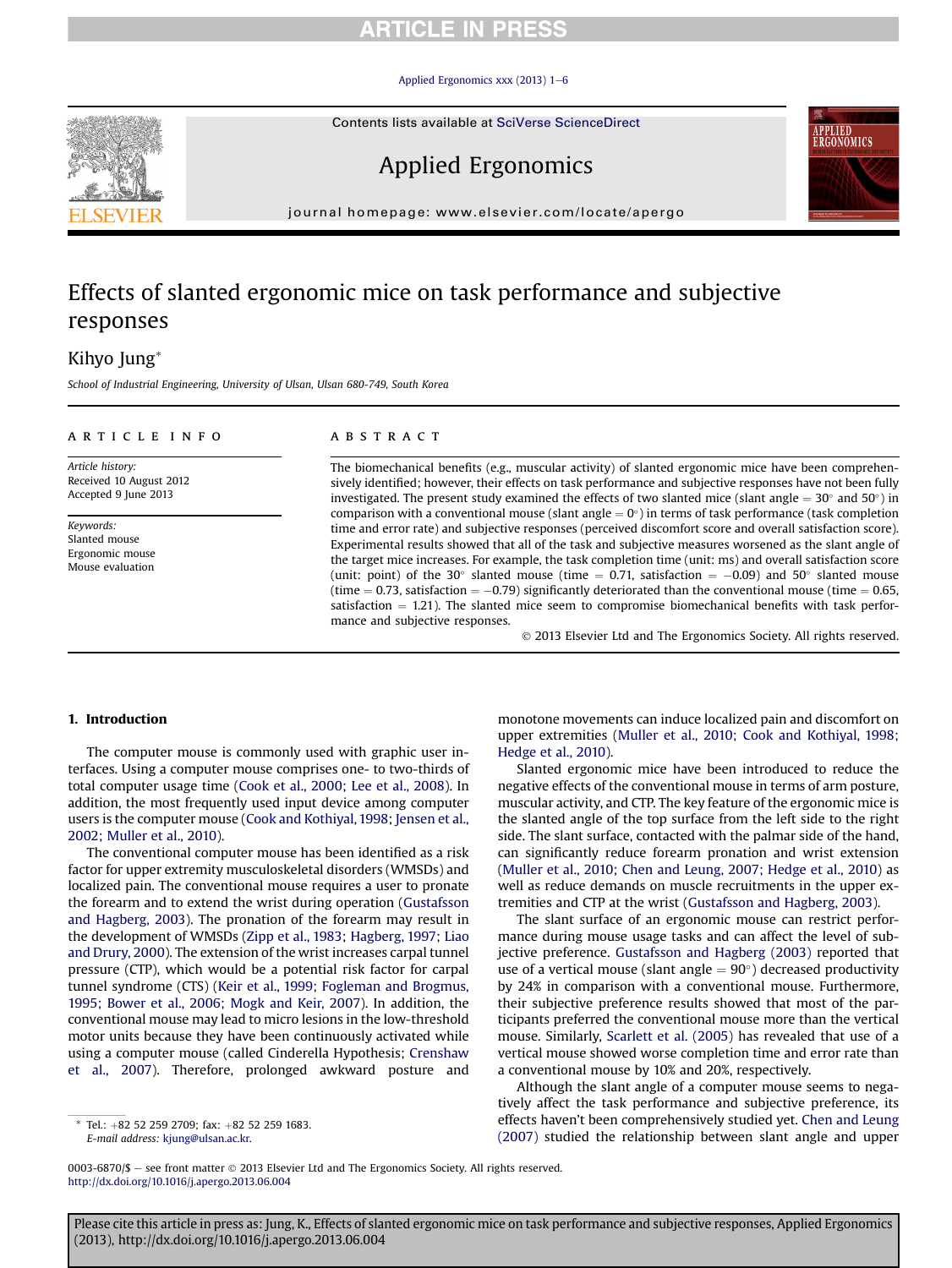### **RTICLE IN PRESS**

2  $\mu$  K. Iung / Applied Ergonomics xxx (2013) 1–6

extremity muscle use, and suggested that the optimal slant angle is between 20 $^{\circ}$  and 30 $^{\circ}$ . However, they did not consider performance or subjective measures in the determination of optimal slant angle, although the results on physiological measures (e.g., EMG) may be different from performance and subjective measures [\(Niesen and](#page--1-0) [Levy, 1994; Gustafsson and Hagberg, 2003](#page--1-0)). Therefore, to understand the benefits of the slanted ergonomic mouse in comparison with the conventional mouse, the effects of slant angle on task performance and subjective responses should be examined.

The present study investigated the effects of two slanted ergonomic mice (slant angle: 30 $^{\circ}$  and 50 $^{\circ}$ ) on task performance and subjective responses in comparison with a conventional mouse (slant angle:  $0^\circ$ ). To compare the performance and subjective responses among the target mice, an experiment consisting of two mouse-intensive tasks (pointing and dragging) was conducted with 40 participants.

### 2. Experimental methods

### 2.1. Participants

Forty participants in their 20s were involved in this study. Twenty of them were male and 20 were female. The average ages for male and female were 23.2 (SD = 2.6) and 21.7 (SD = 1.8) years, respectively. The dominant hand of all participants was the right hand. No participant had any muscular symptom or discomfort on the experimental day. The average hand lengths of male and female were 18.1 (SD: 7.5) cm and 17.2 (SD: 7.7) cm, which are similar to those of Korean male (mean: 18.6, SD: 8.1) and female (mean: 17.5, SD: 7.8) in their 20s. None of them had experience using a slanted mouse before this experiment.

### 2.2. Experimental design

This study included two independent variables: mouse type (3 levels) and mouse task (2 levels). The mouse type consisted of three levels (Fig. 1): CM (slant angle  $= 0^{\circ}$ ), SM30 (30 $^{\circ}$ ), and SM50 (50 $^{\circ}$ ). The two slanted mice (SM) with different slant angle at the top surface were selected. As the conventional mouse (CM), a popular and common mouse was chosen. The target mice had slightly different specifications in overall size and weight as displayed in Table 1.

The mouse task was comprised two levels: pointing task (PT) and dragging task (DT). The PT as shown in Fig. 2a is to move a mouse arrow toward a target button (size: 1 cm  $\times$  1 cm) and then click it. The DT as displayed in Fig. 2b is to move a mouse arrow to a movable object (size: 1 cm  $\times$  1 cm), and to drag that object into the target region (size: 1 cm  $\times$  1 cm). The positions of all the objects in the PT and DT were randomly decided.

There were four dependent variables in the present study: task completion time (Time), error rate per 15-trials (Error), perceived discomfort score (Discomfort), and overall satisfaction score (Satisfaction). The Time was measured from the starting time to the



Fig. 1. Target mice used in the experiment.

| . .<br>$\sim$ |  |
|---------------|--|
|---------------|--|

| Specifications of the target mice. |  |  |  |
|------------------------------------|--|--|--|
|------------------------------------|--|--|--|

| Mouse type  | Slant angle $(°)$ | Size (cm) |        |        | Weight $(g)$ |
|-------------|-------------------|-----------|--------|--------|--------------|
|             |                   | Width     | Length | Height |              |
| <b>CM</b>   | 0                 | 5.5       | 11.0   | 3.5    | 80           |
| SM30        | 30                | 7.3       | 10.6   | 5.2    | 120          |
| <b>SM50</b> | 50                | 8.2       | 10.0   | 8.0    | 130          |

ending time of a task. The Error was calculated by the number of errors made during 15 trials of a task. The Discomfort was obtained for each part of the arm ([Fig. 3a](#page--1-0)) with Borg's CR-10 scale ([Fig. 3](#page--1-0)b; [Borg, 1998; Kwon et al., 2009\)](#page--1-0). Lastly, the Satisfaction was obtained using a 7-point bipolar scale [\(Fig. 3](#page--1-0)c; [Tuorila et al., 2008\)](#page--1-0).

Experimental software was developed using Visual Basic 6.0 (Microsoft, USA), which automatically randomizes the presentation order of experimental conditions and records the task performance (Time and Error). In order to confirm that the positions of the button and movable object, presented in the PT and DT, were randomly decided across the experimental conditions and participants, the software was designed to record their positions.

A desktop computer, operated by Window XP, was used in the experiment. A computer screen (19 inch) was located on about 60 cm from the eyes, and a standard keyboard was placed on about 40 cm from the participant. The experimental mouse was set on the right side of the keyboard. The table height was 70 cm from the floor and the seat height was adjusted by the participants to fit their body sizes.

The experimental procedure followed four steps. In the first step, informed consent was secured and the experimental purpose was well informed to the participant. In the second step, sufficient practice (180 trials: 3 (mouse)  $\times$  2 (task)  $\times$  30 (repetition)) was allowed to accustom each participant to the experimental tasks and the target mice. In the third step, two sessions of the main experiment (360 trials: 2 (session)  $\times$  3 (mouse)  $\times$  2 (task)  $\times$  30 (repetition)) were conducted. A 5-min break was allowed between sessions to minimize fatigue effect. The presentation order of all experimental conditions was randomized by the experimental software. During the second session, the Discomfort on each part of the arm was obtained. In the final step, the Satisfaction on the three mice was surveyed and an in-depth debriefing was completed.

#### 2.3. Statistical analysis

All statistical tests were conducted by Minitab v16.0 (Minitab Inc., USA) with a 0.05 confidence level. Two-factor (mouse type and mouse task) within-subject ANOVA on the task and subjective measures were conducted to test the effects of mouse type and mouse task. Partial eta<sup>2</sup> ( $\eta_{\text{partial}}^2$ ) on significant factor has





Please cite this article in press as: Jung, K., Effects of slanted ergonomic mice on task performance and subjective responses, Applied Ergonomics (2013), http://dx.doi.org/10.1016/j.apergo.2013.06.004